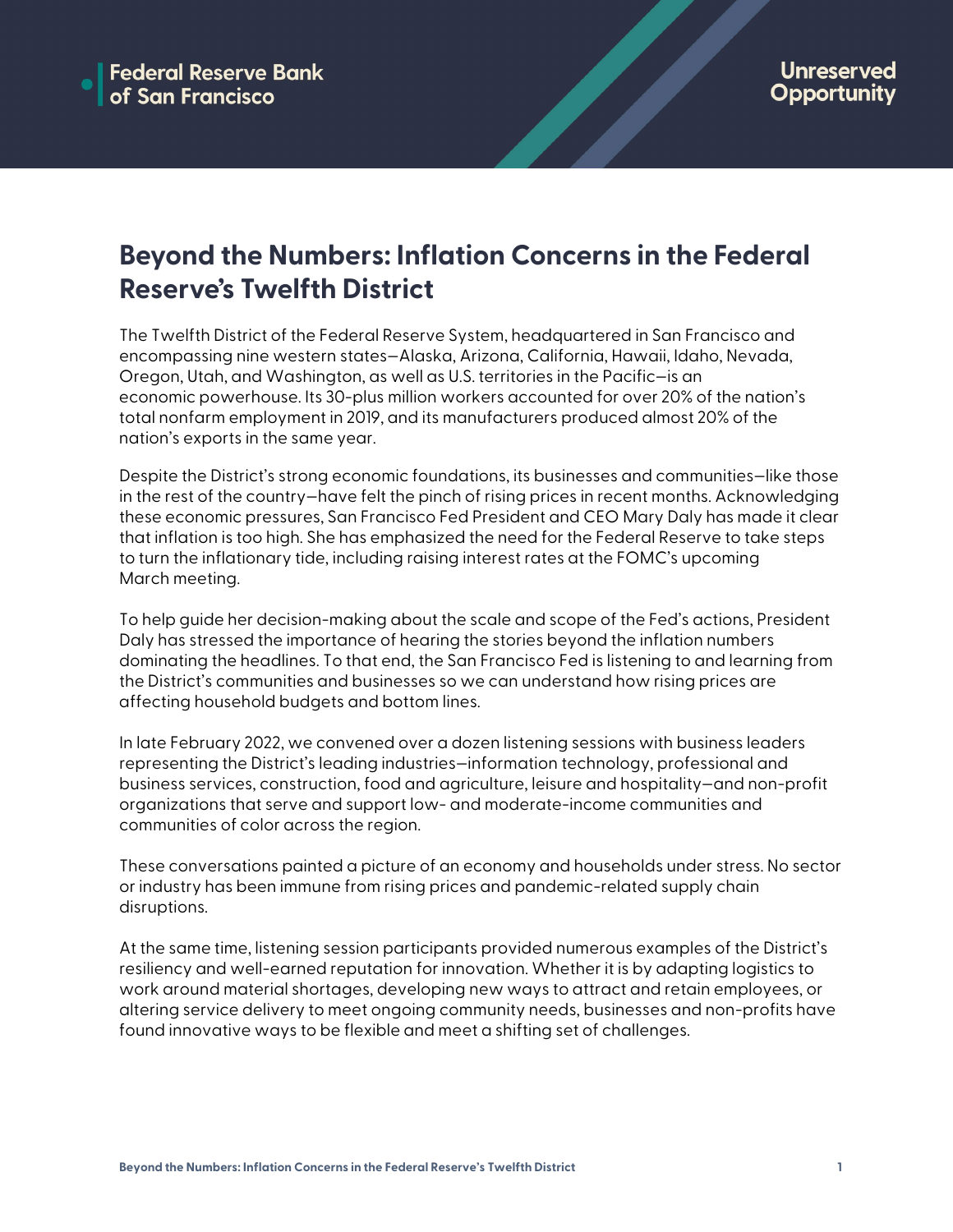

Businesses and non-profits reported facing higher prices across the board for supplies and materials essential to their operations. Wages have also increased at all points on the wage scale. The type of cost increases that participants cited as important varied from sector to sector. There was one major exception: transportation costs. Regardless of size or industry, businesses reported significant increases in the cost of shipping supplies and finished goods. The increase related to both the pandemic-related disruptions of supply chains as well as hiring challenges that have made it difficult to find drivers and other critical logistics workers.

For all participants, inflation has been a major operational challenge. For non-profits, hiring costs have made it difficult to deliver services. For example, one organization that provides reduced-cost meals noted how the rise in food prices has made it necessary to rethink what they can offer the people they serve. Other organizations have struggled with hiring and retaining staff as the job market has tightened and wages have risen.

All non-profits reported significant concerns about how rising prices are impacting the communities they serve. This is especially true for people who rely on a fixed income or public assistance programs. While their household costs have gone up, their benefits have not. Families who received expanded Child Tax Credits have lost benefits and find themselves in more difficult financial positions today than a year or two ago.

Residents of rural areas have also had a tough time navigating the economic turbulence. They have fewer options when it comes to jobs, healthcare, and utilities like affordable broadband, and they often need to make difficult decisions to prioritize where they spend their money. To illustrate these trade-offs, one leader cited the example of telehealth. For rural residents, telehealth is one of the most efficient ways to access healthcare. However, the ability to take advantage of this option depends on access to affordable broadband. When broadband is expensive, residents must make hard choices about whether to use their internet access for healthcare or to use it for other essential needs like education.

Non-profit leaders also cited the lack of affordable housing as a significant area of concern. Rents are rising at a rate where people can't keep up, and affordable housing developments have slowed due to a variety of reasons including increasing costs of construction materials and labor. Seniors are at particular risk for being priced out of their homes and unable to cover the growing cost of medication, food, and other necessities as prices continue to rise. One nonprofit leader gave an example of a senior whose rent rose \$500, a 38% increase, after remaining stable for years. The same leader noted that they are fielding numerous phone calls from seniors distressed that they may be evicted because they can't afford their rent.

All businesses reported disruptions to their industries and to their specific operations. These ranged from delayed capital investment to reduced services to closures. At the same time, the scale and scope of these disruptions varied by a number of factors, including the size and sector of the business and the level of demand for its products or services.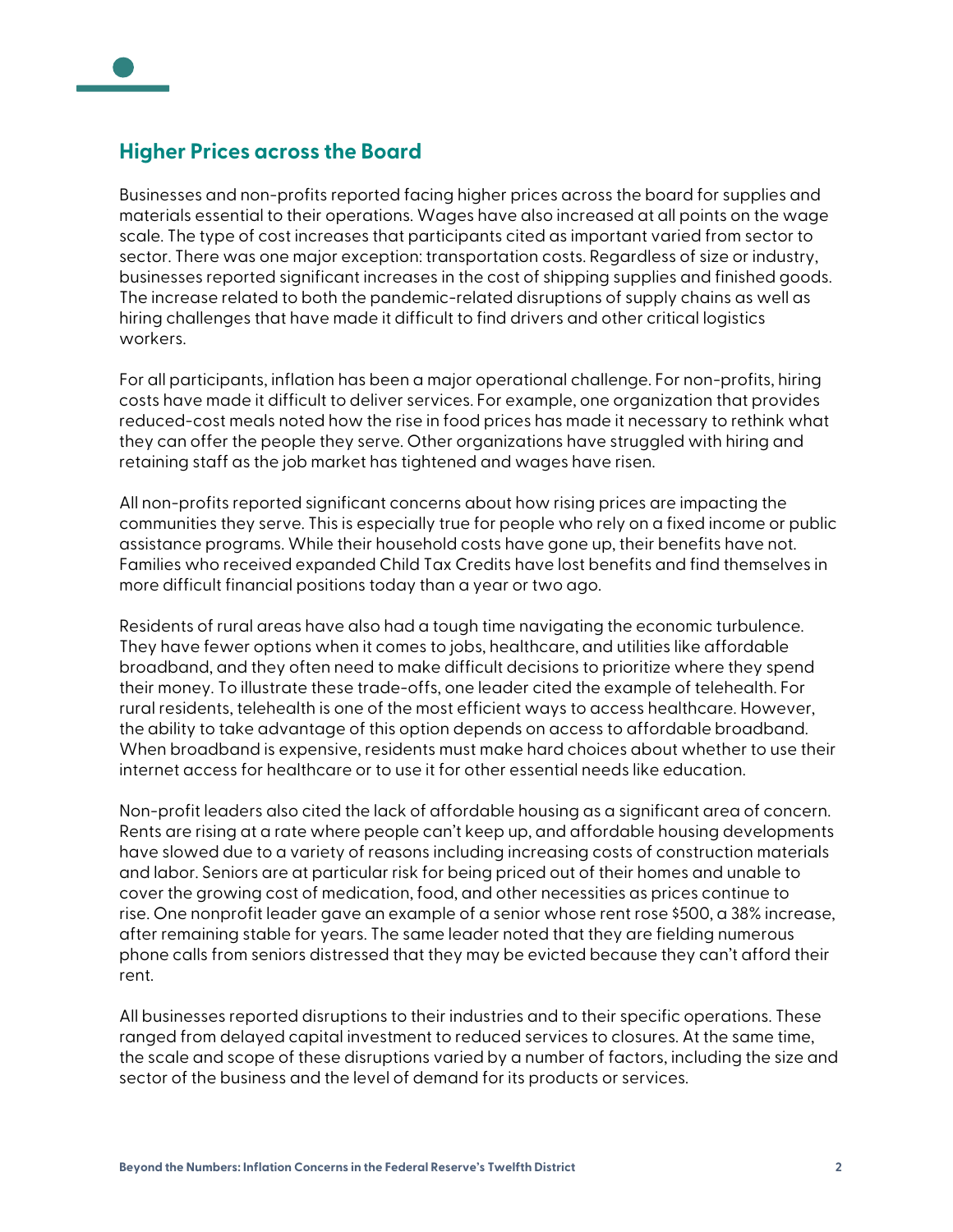# **Confronting Increased Costs**

Large, vertically integrated businesses that could negotiate goods and services contracts have been able to successfully hedge against some of the rising prices. This option has been less frequently open to smaller businesses or start-ups. As a result, they have borne the full brunt of price increases for materials and other inputs.

While some businesses reported passing a certain percentage of the cost increases to consumers, those industries that enjoyed strong consumer demand were able to pass on a greater percentage of costs. Generally, companies noted the decisions to pass on costs had to be balanced with the competitive disadvantage price increases bring with them.

Faced with increased costs, non-profits must confront a unique set of challenges. The costs of providing services have risen. These organizations have also seen an increase in the demand for their services as more households face economic challenges. Yet unlike private companies, they cannot pass on costs to the communities they serve. Faced with this dilemma, they have sought more funding from grants and donations. They have also explored sharing services with other non-profits to meet increased demand.

#### **The Future of Wages and Work**

The majority of session participants noted the difficulty posed by wage increases and labor shortages. At all levels of the wage scale, organizations must deal with intensified competition for talent, and it has become more difficult to attract and retain workers. Where possible, companies and non-profits have raised wages and adjusted wage scales, sometimes multiple times per year. Where this is cost-prohibitive, they have focused on other types of compensation and benefits, including allowing more remote work options, increasing training and job development, and offering retirement fund matching programs.

Looking ahead, most participants felt that the gains in wages and the changes in working conditions—especially the increase in remote work—are here to stay. While non-profit leaders noted that the wage gains were overall a very positive development, they also cautioned that they were uneven. Small or micro-business owners were less likely to see an increase in income, given the rise in prices. Low-wage workers may have seen their income go up but not enough to counteract the pressures of rising costs.

Businesses that depend on the skilled trades and other types of highly trained employees said that labor shortages had focused new attention on the long-term deficits in the country's approach to workforce development. They shared that their attempts to solve labor shortages for high-skilled workers were more difficult because younger generations of workers have not had access to apprenticeship and training programs. As a result, they lack the skills to qualify for these generally well-compensated jobs.

Non-profit leaders were especially keen to point out that the economic dislocations of the pandemic and the subsequent increases in inflation exacerbated certain other long-standing social and economic problems. The lack of affordable housing, child care, health care, and pathways to high-skilled jobs are issues that low-to-moderate-income communities and